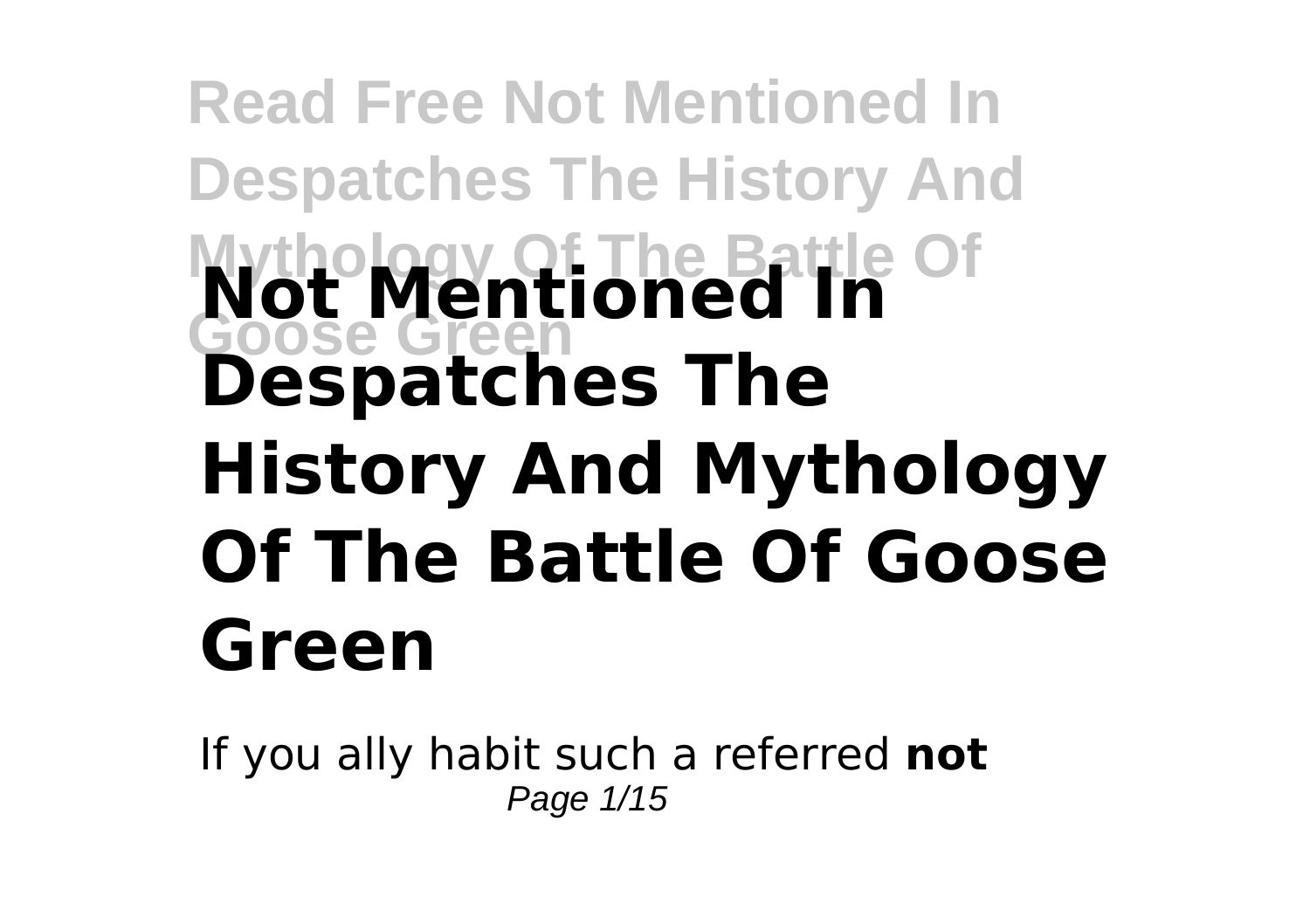**Read Free Not Mentioned In Despatches The History And Mythology Of The Battle Of mentioned in despatches the history and mythology of the battle of goose green** book that will give you worth, get the no question best seller from us currently from several preferred authors. If you desire to comical books, lots of novels, tale, jokes, and more fictions collections are afterward launched, from best seller to one of the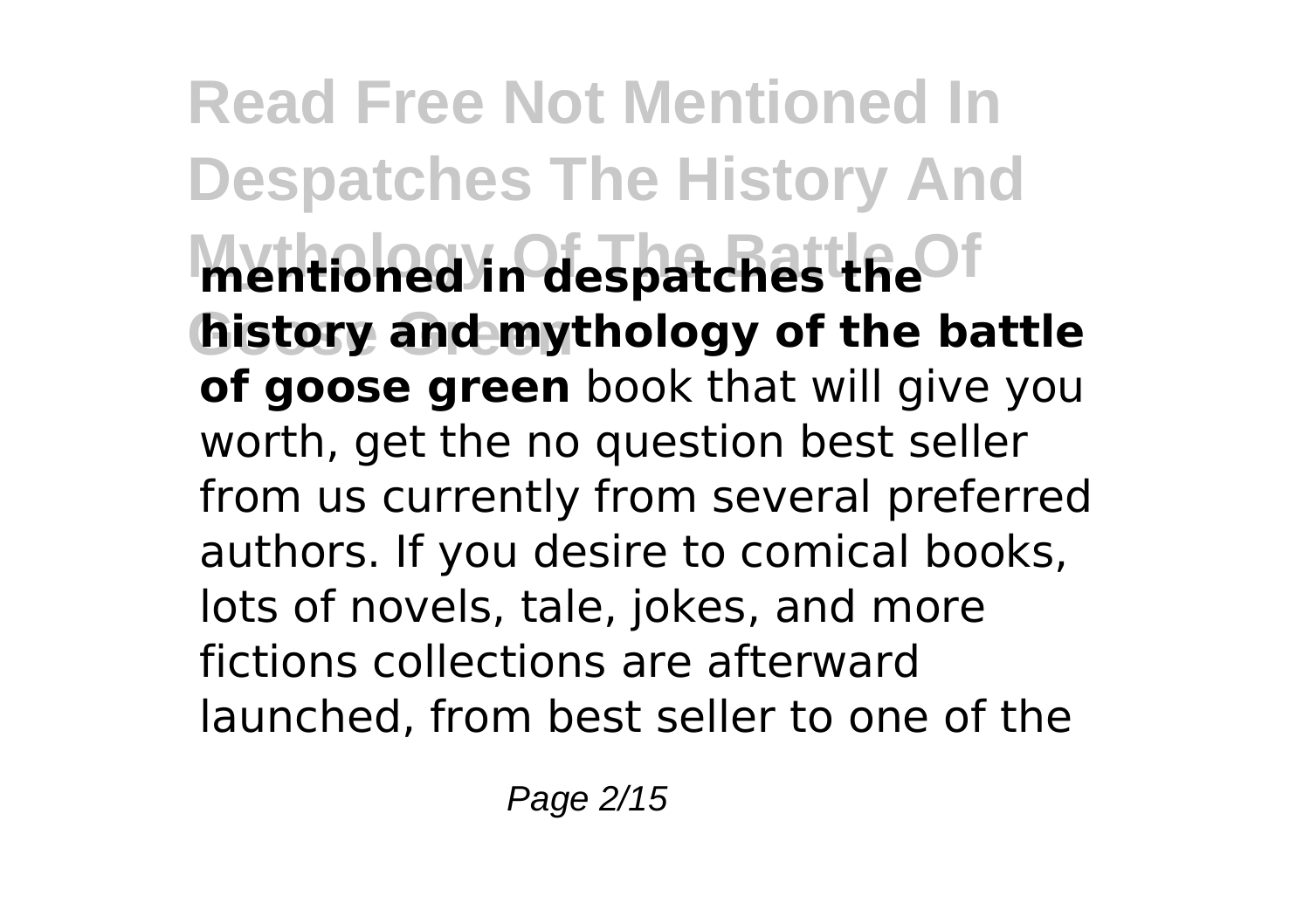## **Read Free Not Mentioned In Despatches The History And Mythology Control Control Control Control Control Control Control Control Control Control Control Control Control Control Control Control Control Control Control Control Control Control Control Control Control Control Con Goose Green**

You may not be perplexed to enjoy all ebook collections not mentioned in despatches the history and mythology of the battle of goose green that we will enormously offer. It is not approximately the costs. It's about what you need currently. This not mentioned in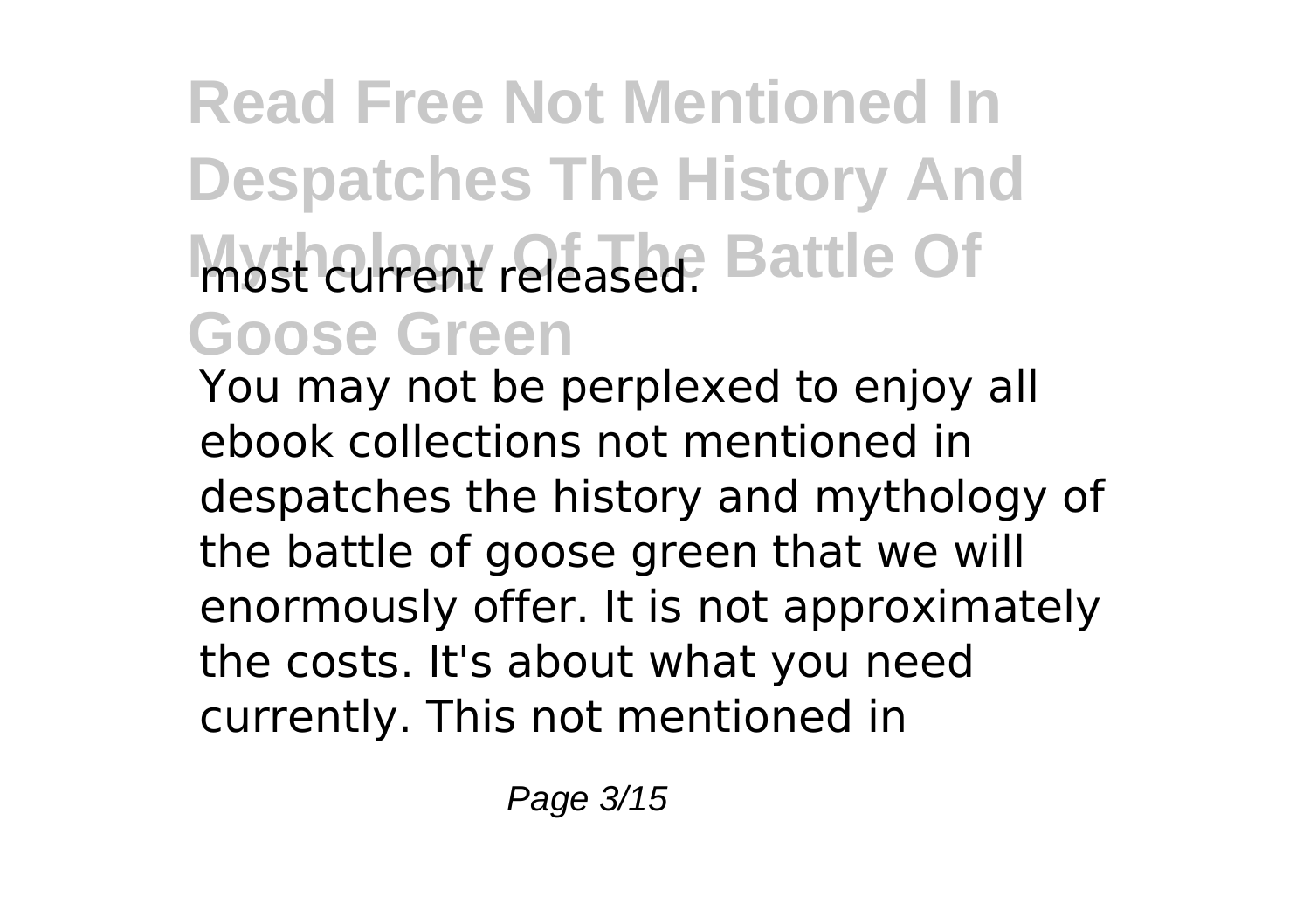**Read Free Not Mentioned In Despatches The History And** despatches the history and mythology of the battle of goose green, as one of the most full of life sellers here will totally be among the best options to review.

If you are reading a book, \$domain Group is probably behind it. We are Experience and services to get more books into the hands of more readers.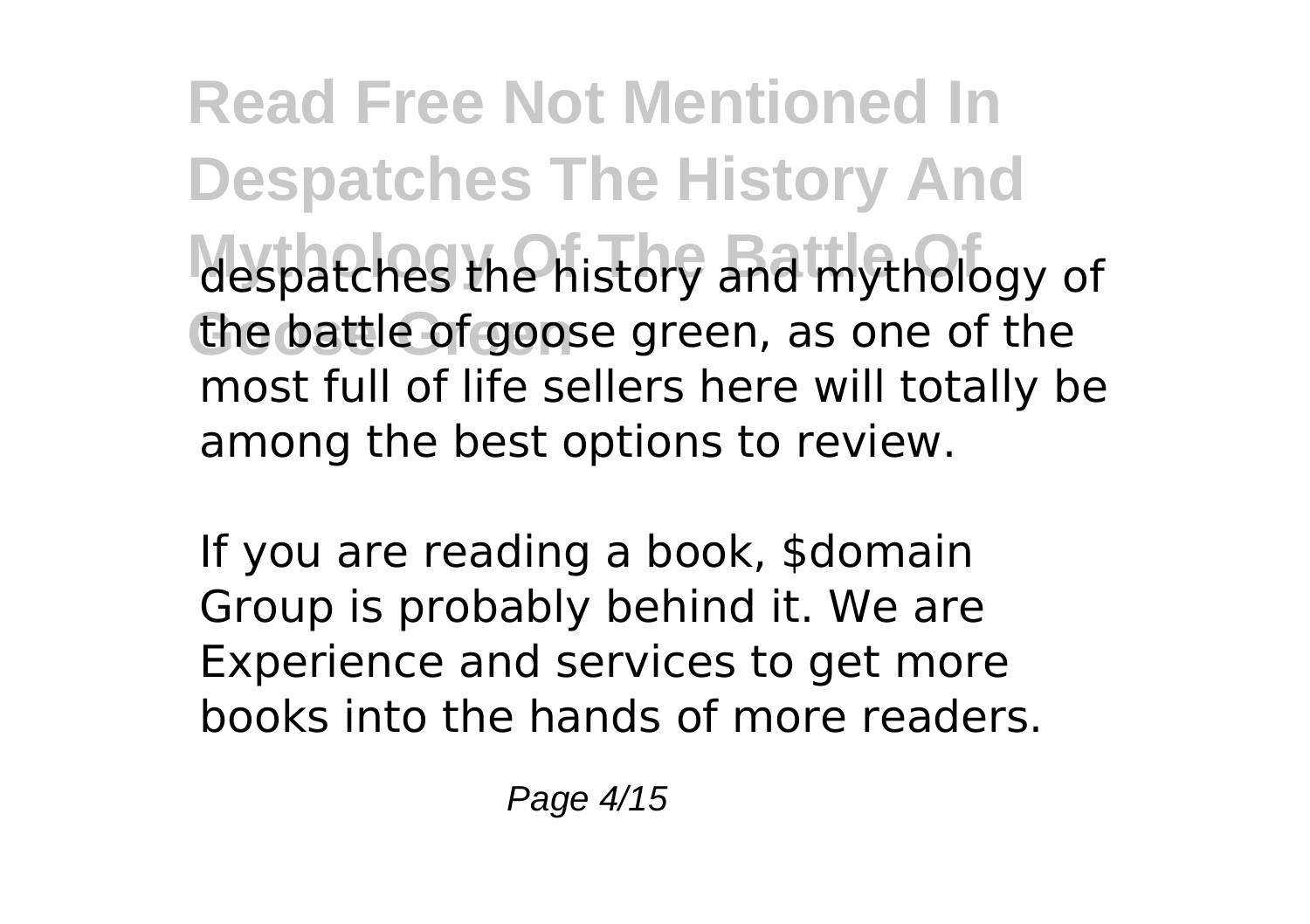### **Read Free Not Mentioned In Despatches The History And Mythology Of The Battle Of**

**Not Mentioned In Despatches The** To be mentioned in dispatches (or despatches, MiD) describes a member of the armed forces whose name appears in an official report written by a superior officer and sent to the high command, in which their gallant or meritorious action in the face of the enemy is described.. In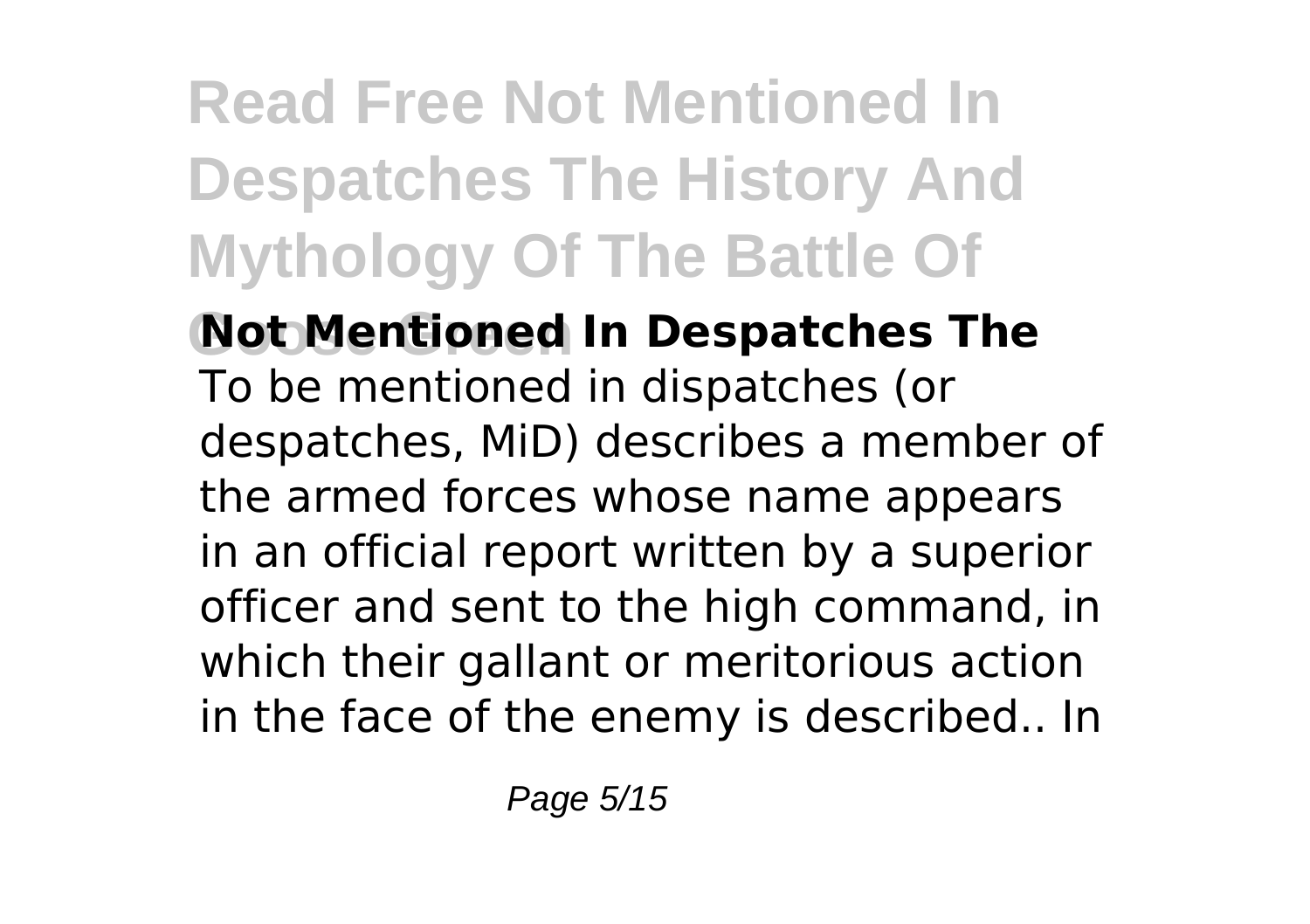**Read Free Not Mentioned In Despatches The History And** some countries, a service member's **Goose Green** name must be mentioned in dispatches as a condition for receiving certain decorations.

#### **Mentioned in dispatches - Wikipedia**

He served in the Second Anglo-Afghan War in 1879, and in Burma, 1885–1889, being mentioned in despatches (dated 2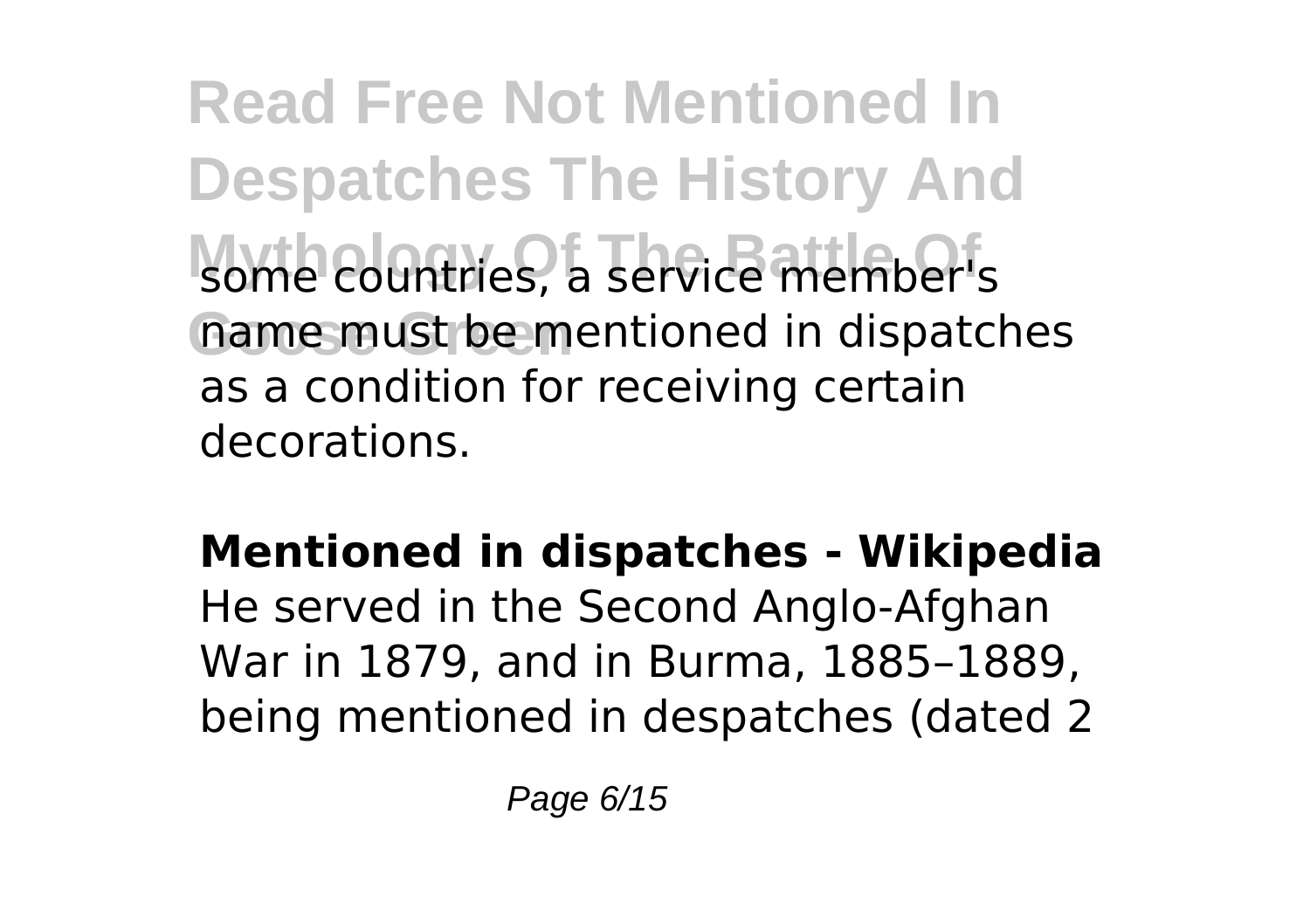**Read Free Not Mentioned In Despatches The History And** September 1887) and awarded the **Goose Green** Distinguished Service Order (DSO). Elliott participated in the Dongola Expedition of 1896, when he was again mentioned in despatches and after it was appointed a Companion of the Order of the Bath.

#### **Edward Locke Elliot - Wikipedia**

Page 7/15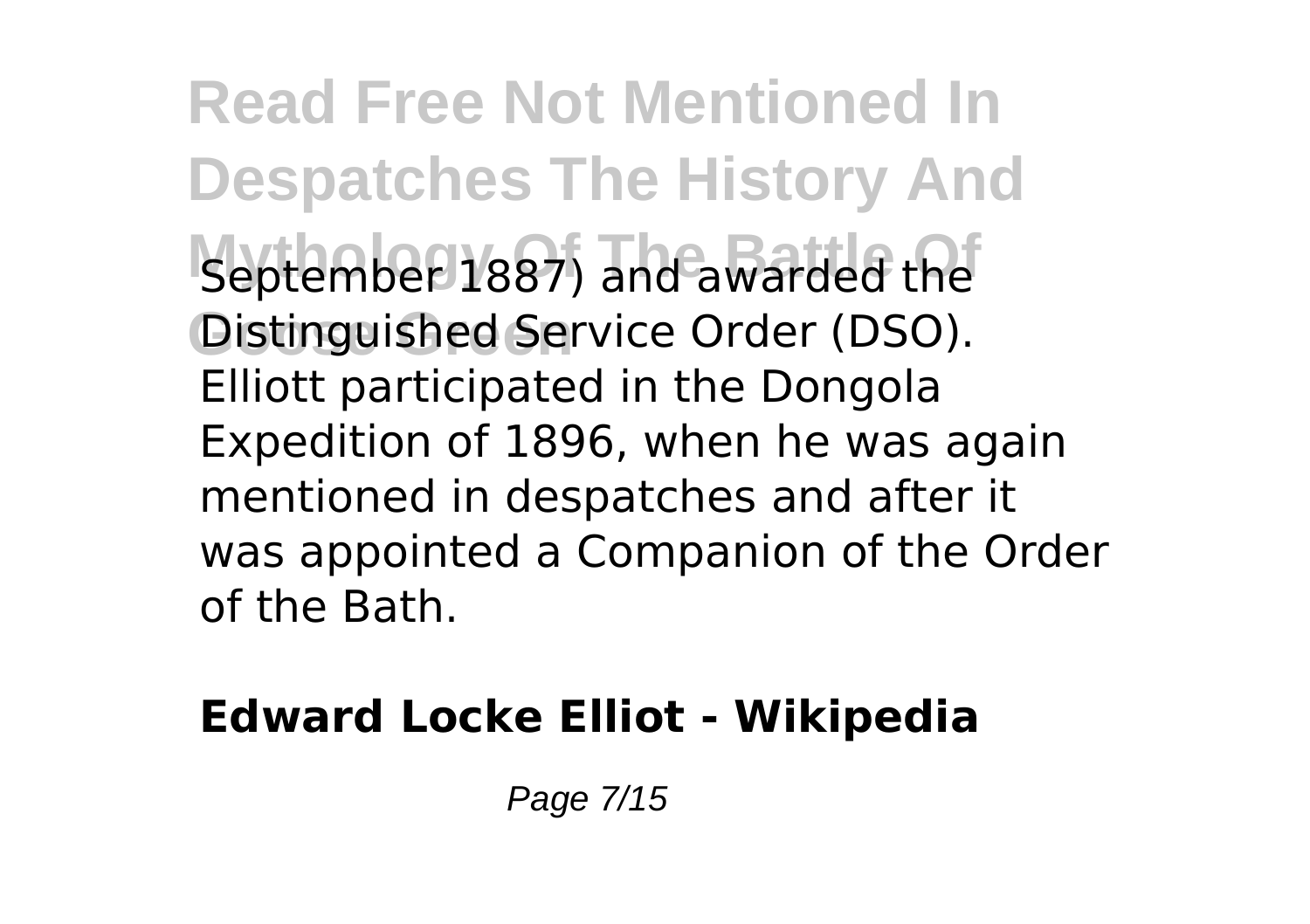**Read Free Not Mentioned In Despatches The History And** As mentioned, this book is explicitly not **Goose Green** a general survey of the state of the art of Soviet history. While the content itself is state of the art, it is deliberately not general in scope. ... Despatches. Adam Smith Institute, 23 Great Smith Street, London SW1P 3DJ, United Kingdom 02072224995 info@adamsmith.org.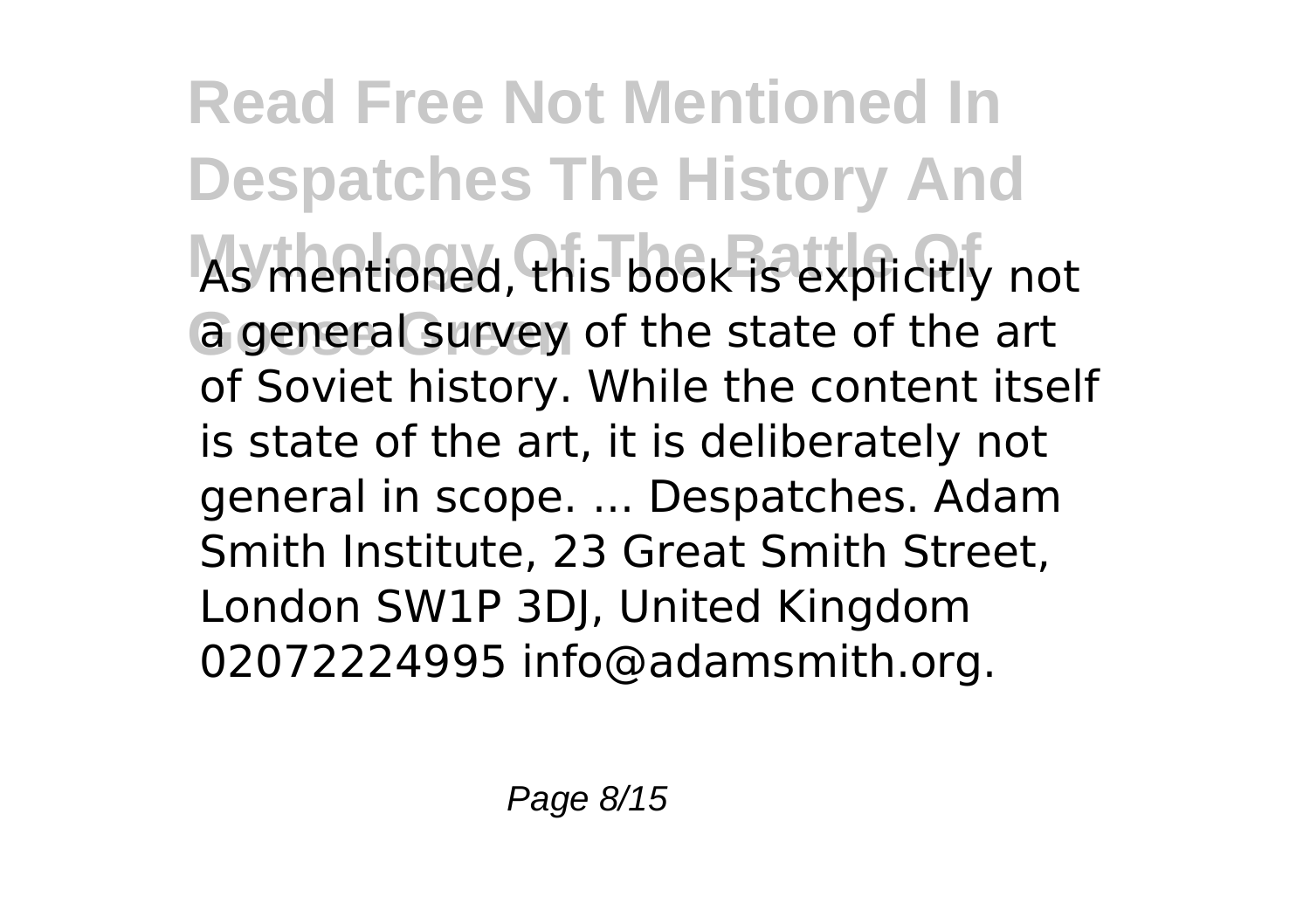**Read Free Not Mentioned In Despatches The History And Mythology Of The Battle Of Back in the USSR: What life was like Goose Green in the Soviet Union — Adam Smith**

**...**

These are people who did not necessarily die in war but may have been wounded, pow's, medal recipients, promoted, mentioned in despatches, etc and rather than waste these pictures of persons who went to war on our behalf I

Page 9/15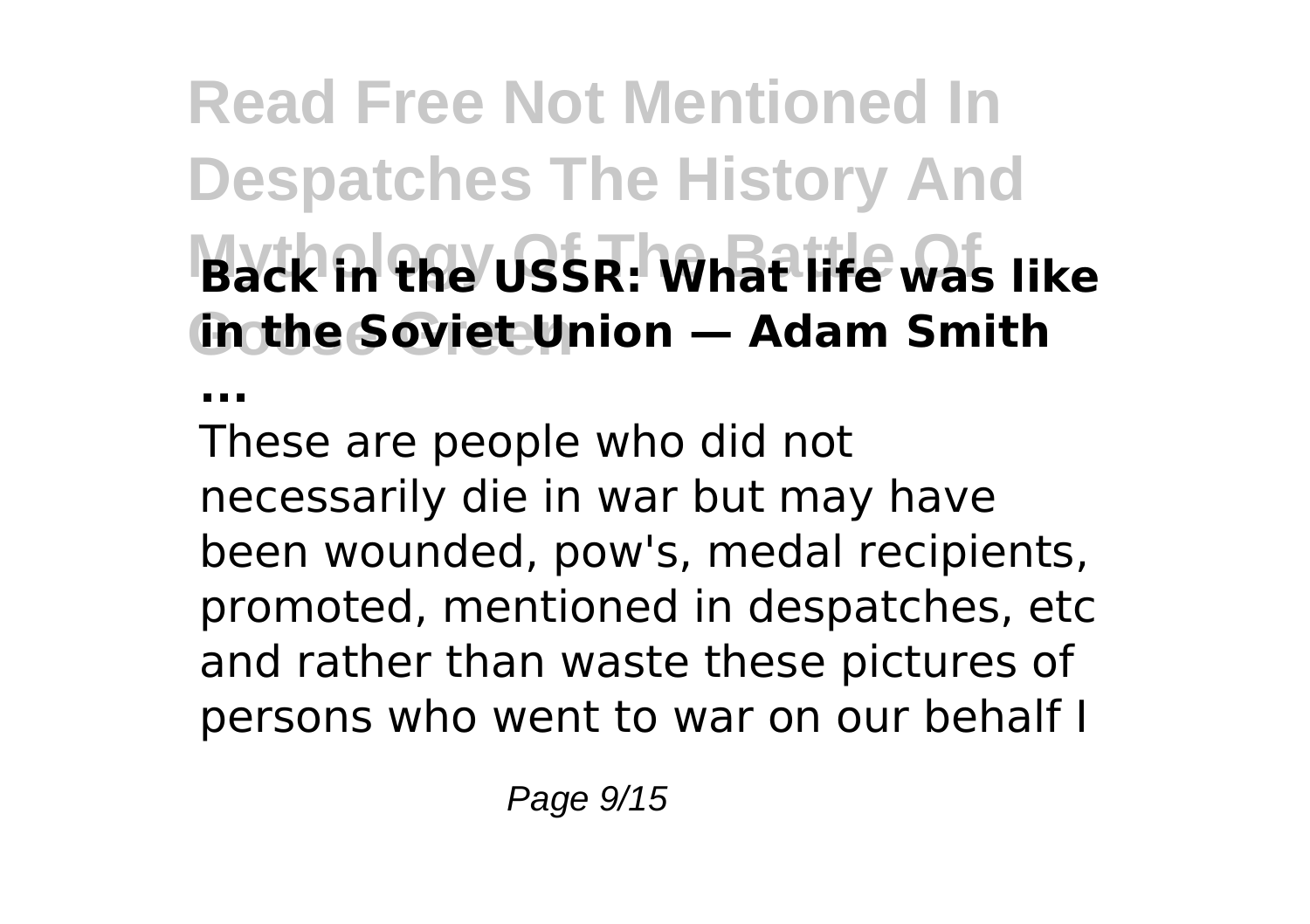**Read Free Not Mentioned In Despatches The History And** have decided to open this web site where anyone with an interest in these individuals can view their images.

#### **Monmouthshire Warriors - Shaun McGuire**

An individual had been 'Mentioned in Despatches' (MID) and at least two 'oak leaf' MID emblems had been sent to the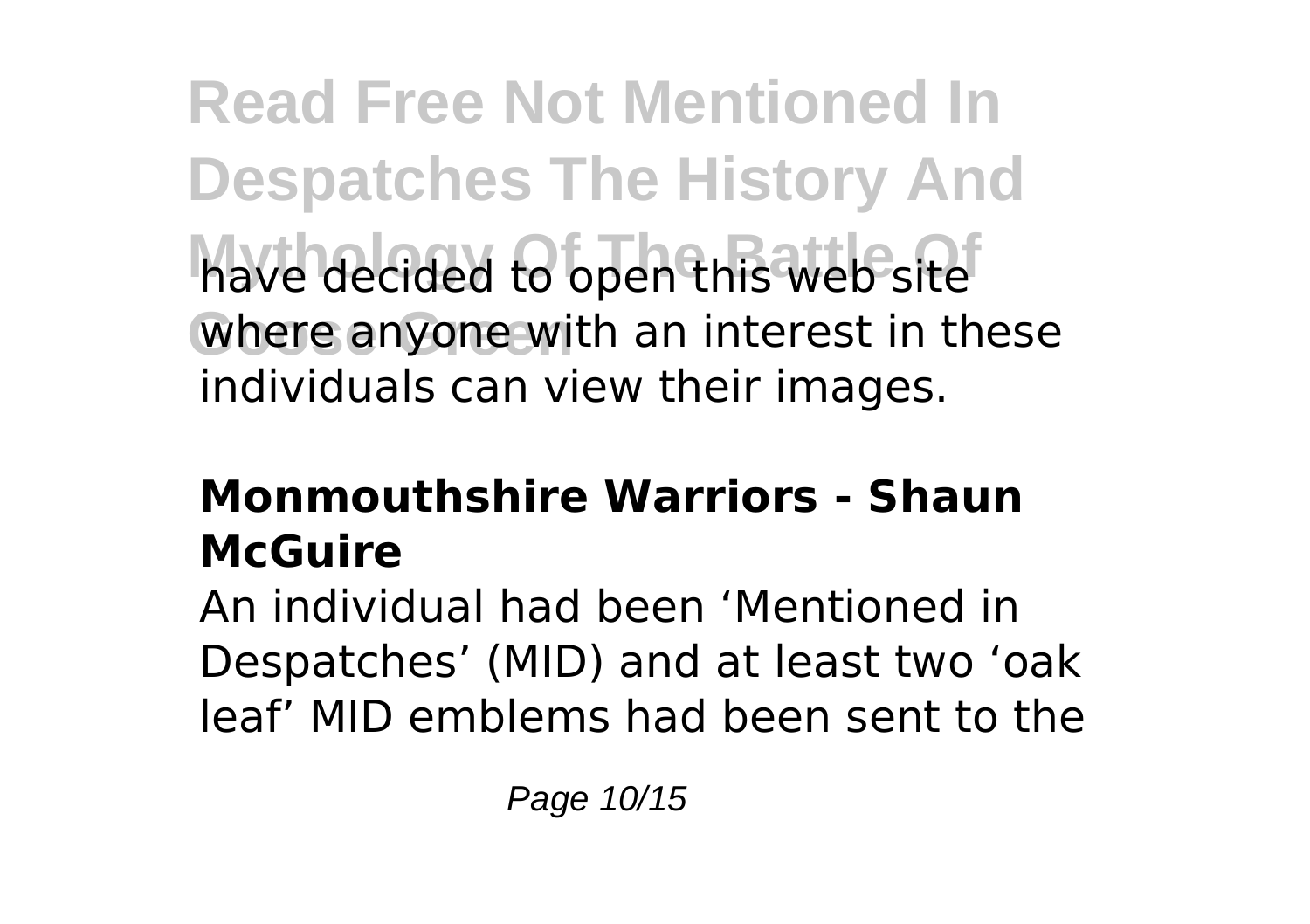**Read Free Not Mentioned In Despatches The History And** recipient: KiA or Killed: If a soldier died in **Goose Green** action, it is often marked on the card. Sometimes it will just say 'Dead' but occasionally it will not be noted at all: KR 392

#### **British Army medal index cards 1914-1920 - The National Archives** Clasp or Emblem (if awarded): A bronze

Page 11/15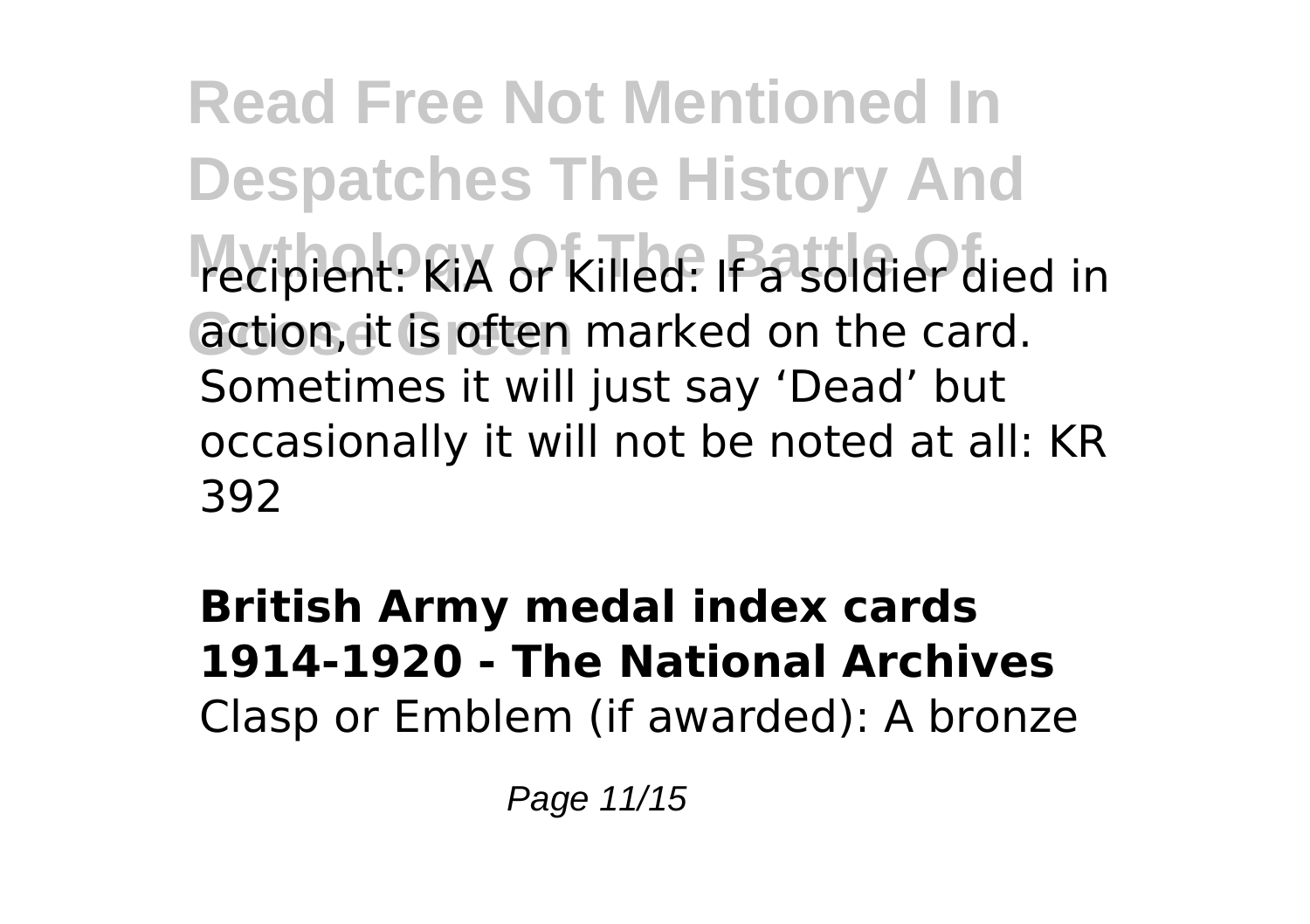**Read Free Not Mentioned In Despatches The History And** oak leaf awarded to those who were Mentioned in Despatches. Clasps. In the following instances, where someone qualified for the award of more than one campaign star or clasp, only the star first earned will be granted, the award of the second star being denoted by the wearing of a clasp on the ribbon of ...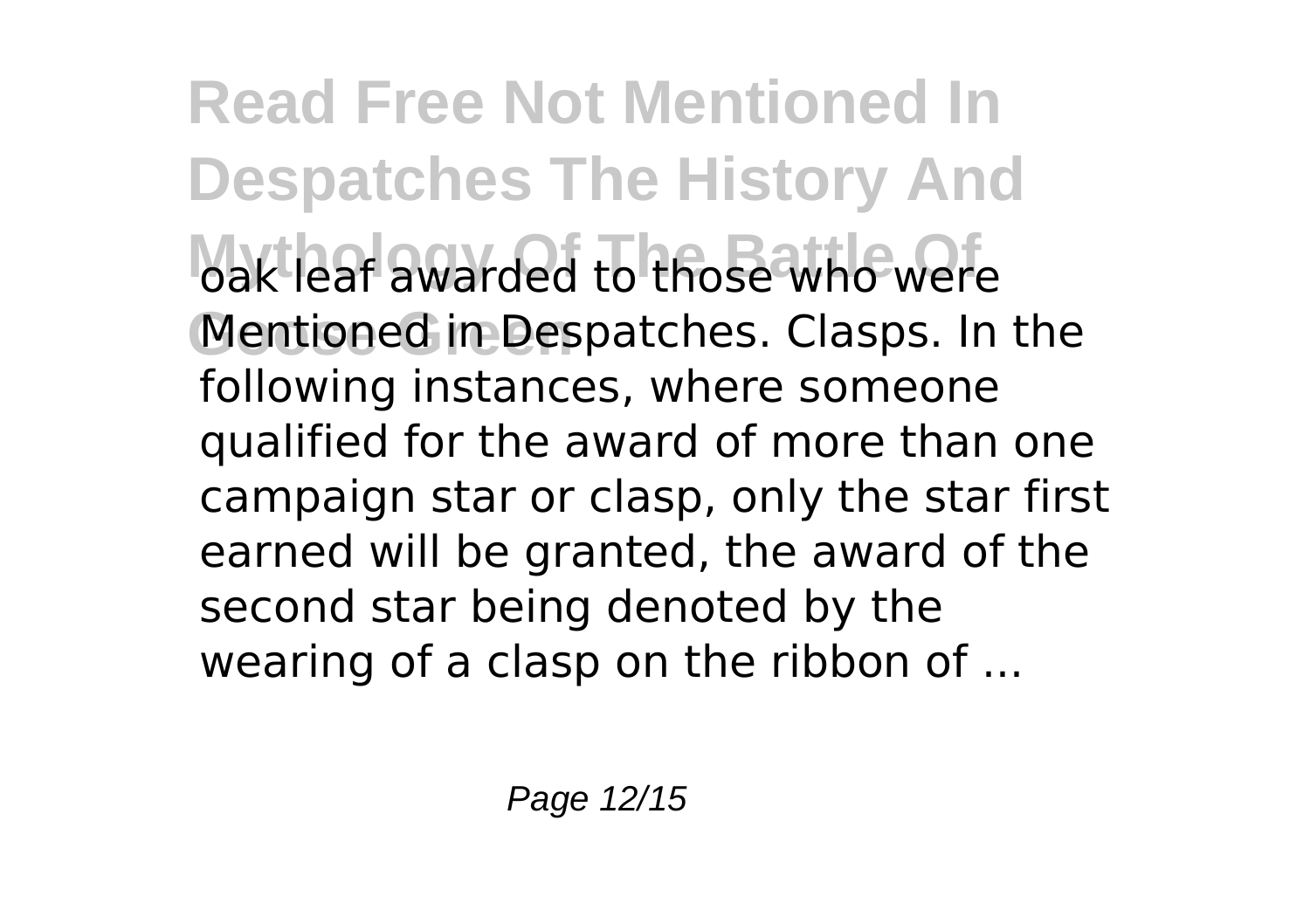### **Read Free Not Mentioned In Despatches The History And Second World War Medals - The Goose Green Mounting and Wearing of Decorations ...**

Simpson was posthumously Mentioned in Despatches. His first donkey was known as Abdul, Murphy, or Duffy. Accession Number: ART40983 In 1987 sculptor Peter Corlett won a competition to design a memorial to commemorate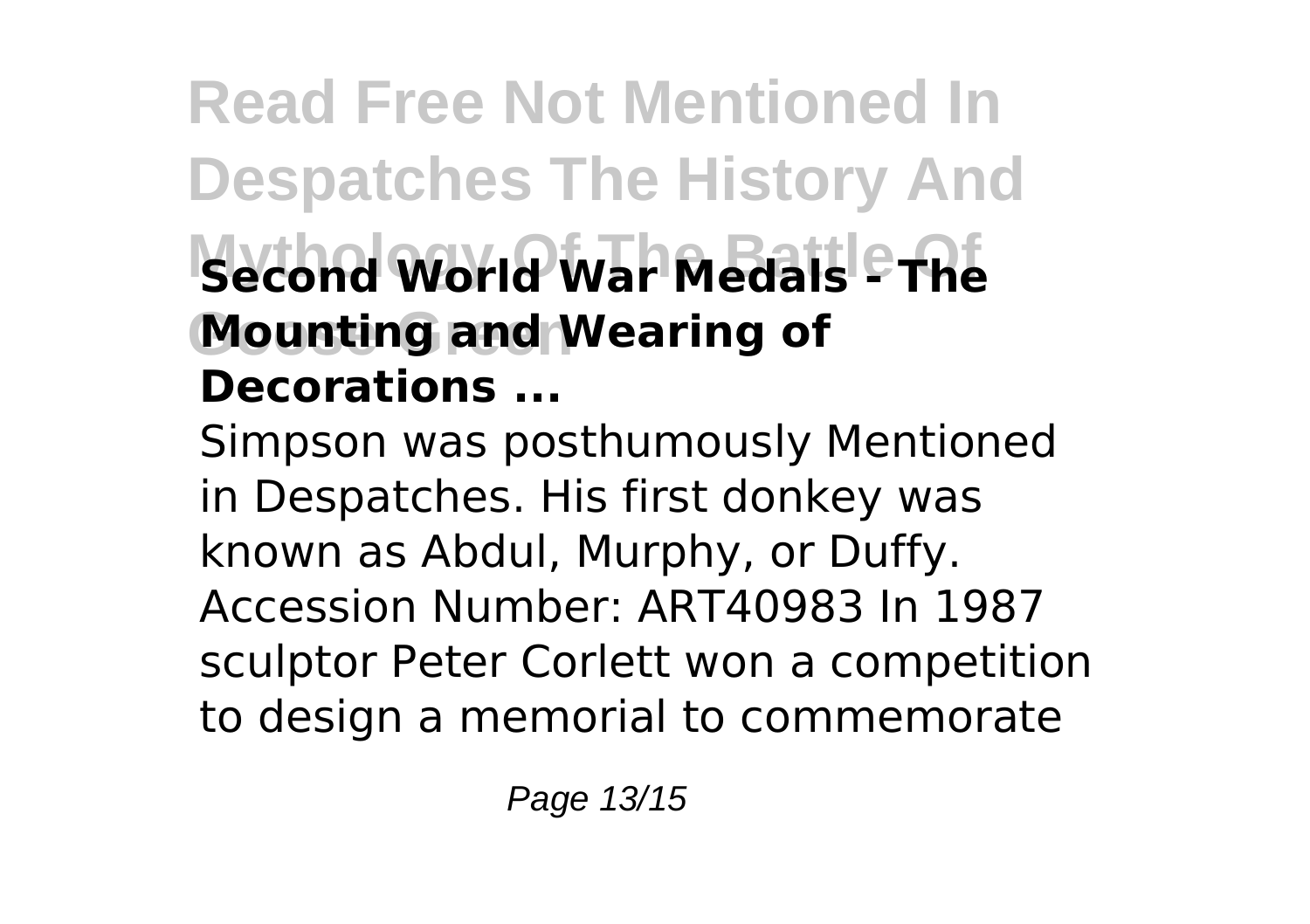**Read Free Not Mentioned In Despatches The History And** the courage and sacrifice of Private John Simpson Kirkpatrick, a 3rd Field Ambulance stretcher-bearer who became the most ...

Copyright code: [d41d8cd98f00b204e9800998ecf8427e.](/sitemap.xml)

Page 14/15